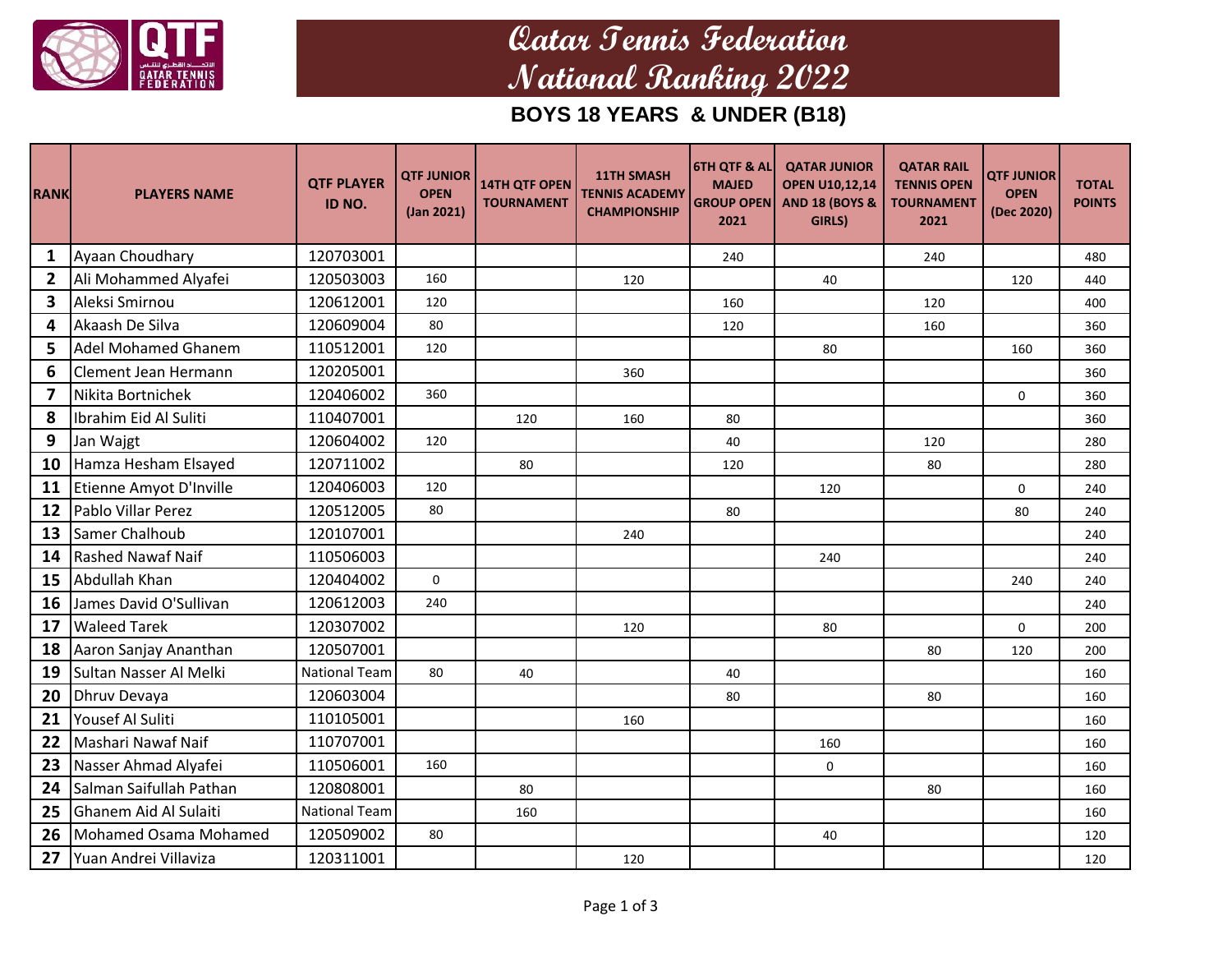

## **Qatar Tennis Federation National Ranking 2022**

**BOYS 18 YEARS & UNDER (B18)**

| <b>RANK</b> | <b>PLAYERS NAME</b>         | <b>QTF PLAYER</b><br>ID NO. | <b>QTF JUNIOR</b><br><b>OPEN</b><br>(Jan 2021) | <b>14TH QTF OPEN</b><br><b>TOURNAMENT</b> | <b>11TH SMASH</b><br><b>TENNIS ACADEMY</b><br><b>CHAMPIONSHIP</b> | <b>6TH QTF &amp; AL</b><br><b>MAJED</b><br><b>GROUP OPEN</b><br>2021 | <b>QATAR JUNIOR</b><br><b>OPEN U10,12,14</b><br><b>AND 18 (BOYS &amp;</b><br>GIRLS) | <b>QATAR RAIL</b><br><b>TENNIS OPEN</b><br><b>TOURNAMENT</b><br>2021 | <b>QTF JUNIOR</b><br><b>OPEN</b><br>(Dec 2020) | <b>TOTAL</b><br><b>POINTS</b> |
|-------------|-----------------------------|-----------------------------|------------------------------------------------|-------------------------------------------|-------------------------------------------------------------------|----------------------------------------------------------------------|-------------------------------------------------------------------------------------|----------------------------------------------------------------------|------------------------------------------------|-------------------------------|
| 28          | Yassin Abushanab            | 120310002                   |                                                |                                           | 120                                                               |                                                                      |                                                                                     |                                                                      |                                                | 120                           |
| 29          | William Camille Ayoub       | 120312001                   | 40                                             |                                           |                                                                   |                                                                      | 40                                                                                  |                                                                      |                                                | 80                            |
| 30          | Turki Majid Al-Abdulla      | 110512002                   | 80                                             |                                           |                                                                   |                                                                      | $\mathsf{O}\xspace$                                                                 |                                                                      | 0                                              | 80                            |
| 31          | Mahmoud Ibrahim Eletriby    | 120312005                   |                                                |                                           | 40                                                                |                                                                      | 40                                                                                  |                                                                      |                                                | 80                            |
| 32          | Marceau Jean Bru            | 120202001                   |                                                |                                           | 80                                                                |                                                                      |                                                                                     |                                                                      |                                                | 80                            |
| 33          | Mohamed Alaradi             | 120205003                   |                                                |                                           | 80                                                                |                                                                      |                                                                                     |                                                                      |                                                | 80                            |
| 34          | Jaime Pombo Rubio           | 120411005                   |                                                |                                           | 80                                                                |                                                                      |                                                                                     |                                                                      |                                                | 80                            |
| 35          | Laith Alkaabi               | 120112001                   |                                                |                                           | 80                                                                |                                                                      |                                                                                     |                                                                      |                                                | 80                            |
| 36          | Jego Breano Amante          | 120306001                   |                                                |                                           |                                                                   |                                                                      | 80                                                                                  |                                                                      |                                                | 80                            |
| 37          | Emilio Constantin Dorai Raj | 120403008                   |                                                |                                           |                                                                   |                                                                      | 80                                                                                  |                                                                      |                                                | 80                            |
| 38          | Pablo Jonathan Dorai Raj    | 120210002                   |                                                |                                           |                                                                   |                                                                      | 80                                                                                  |                                                                      |                                                | 80                            |
| 39          | Abdulrahman Farwin          | 120312004                   |                                                |                                           |                                                                   |                                                                      |                                                                                     |                                                                      | 80                                             | 80                            |
| 40          | Henri Paul Robert Lion      | 120305003                   | 40                                             |                                           |                                                                   |                                                                      |                                                                                     |                                                                      |                                                | 40                            |
| 41          | Hamad Al Rumaihi            | 110311001                   |                                                |                                           | $\mathsf{O}$                                                      |                                                                      | 40                                                                                  |                                                                      | 0                                              | 40                            |
| 42          | Raphael Cyril Auger         | 120402001                   |                                                |                                           | 40                                                                |                                                                      |                                                                                     |                                                                      |                                                | 40                            |
| 43          | Zeyad Alaa Shemi            | 120407005                   |                                                |                                           | 40                                                                |                                                                      |                                                                                     |                                                                      |                                                | 40                            |
| 44          | Aadi Paresh Umrani          | 120410003                   |                                                |                                           | 40                                                                |                                                                      |                                                                                     |                                                                      |                                                | 40                            |
| 45          | Nasser Al Moutawa           | <b>National Team</b>        | 40                                             |                                           |                                                                   |                                                                      |                                                                                     |                                                                      |                                                | 40                            |
| 46          | Nasser Khalid Al Kulaifi    | <b>National Team</b>        | 40                                             |                                           |                                                                   | $\pmb{0}$                                                            |                                                                                     |                                                                      |                                                | 40                            |
| 47          | Meshaal Nasser Al-Khanji    | 110506002                   |                                                |                                           |                                                                   | 40                                                                   |                                                                                     |                                                                      |                                                | 40                            |
| 48          | Noreldin Aiman Soliman      | 120603003                   |                                                |                                           |                                                                   |                                                                      |                                                                                     | 40                                                                   |                                                | 40                            |
| 49          | Youssef Hamdi               | 120510004                   |                                                |                                           |                                                                   |                                                                      |                                                                                     |                                                                      |                                                | 0                             |
| 50          | Ambroise Lion               | 120410005                   |                                                |                                           |                                                                   |                                                                      |                                                                                     |                                                                      |                                                | 0                             |
| 51          | Abdulaziz Tareq Zainal      | 110407002                   | 0                                              |                                           |                                                                   | $\mathbf 0$                                                          | $\mathbf 0$                                                                         |                                                                      | 0                                              | $\mathbf 0$                   |
| 52          | Khalifa Saleh Al Ghanim     | 120408003                   |                                                |                                           |                                                                   |                                                                      |                                                                                     |                                                                      |                                                | $\mathbf 0$                   |
| 53          | Rayyan Abdulla Aljufairi    | 110202001                   |                                                |                                           | 0                                                                 |                                                                      |                                                                                     |                                                                      |                                                | 0                             |
| 54          | Saeed Faisal Al Kuwari      | 110401001                   |                                                |                                           | $\mathbf 0$                                                       |                                                                      |                                                                                     |                                                                      |                                                | $\mathbf 0$                   |